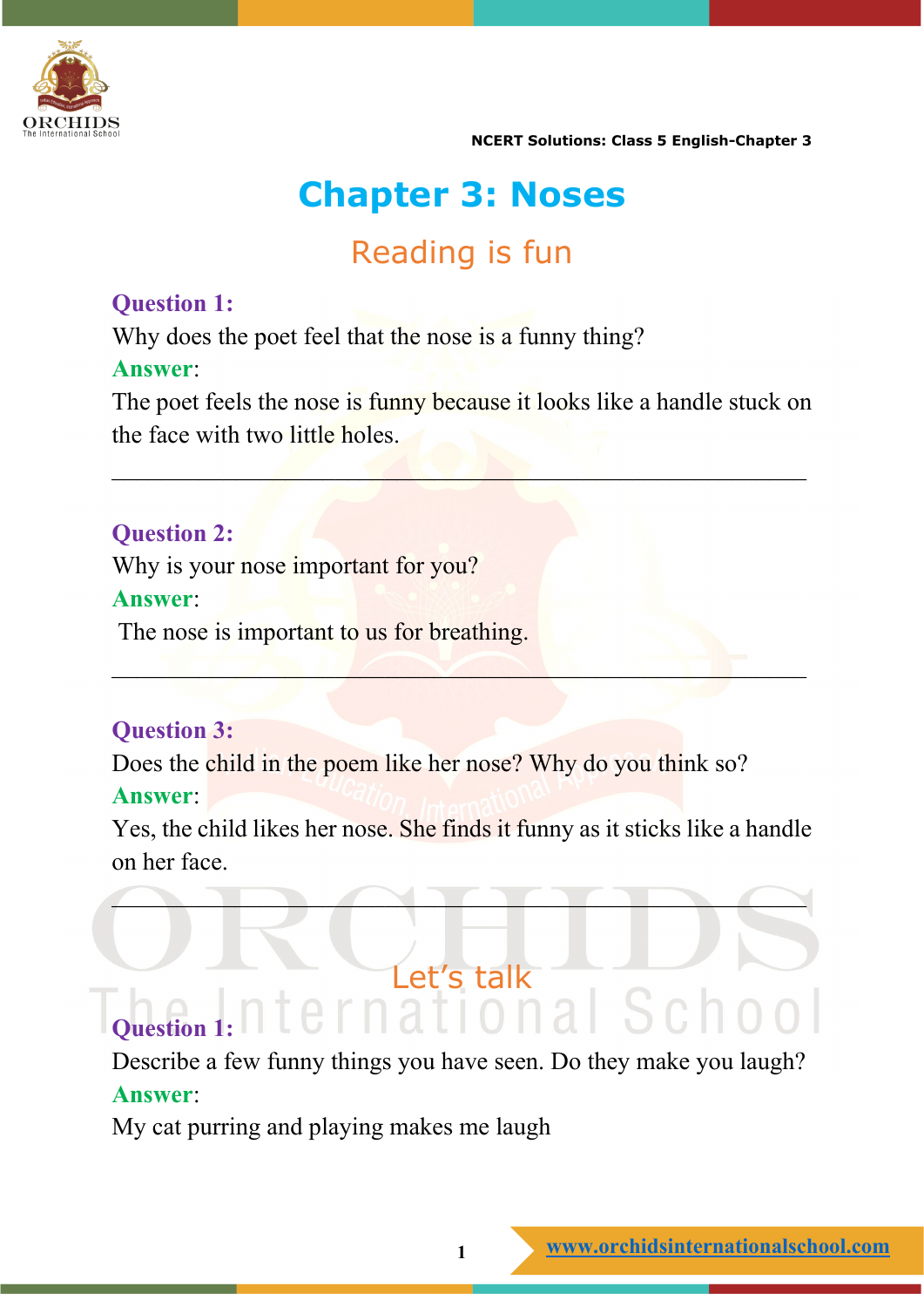

## **Question 2:**

What does 'features' mean? Look up the dictionary. What are the different kinds of features of people we come across in the world? **Discuss** 

#### **Answer**:

The word 'features' mean different characteristics of faces or parts of the body like curly hair, fair skin, flat nose, slim, fat, etc.

 $\mathcal{L}=\mathcal{L}=\mathcal{L}=\mathcal{L}=\mathcal{L}=\mathcal{L}=\mathcal{L}=\mathcal{L}=\mathcal{L}=\mathcal{L}=\mathcal{L}=\mathcal{L}=\mathcal{L}=\mathcal{L}=\mathcal{L}=\mathcal{L}=\mathcal{L}=\mathcal{L}=\mathcal{L}=\mathcal{L}=\mathcal{L}=\mathcal{L}=\mathcal{L}=\mathcal{L}=\mathcal{L}=\mathcal{L}=\mathcal{L}=\mathcal{L}=\mathcal{L}=\mathcal{L}=\mathcal{L}=\mathcal{L}=\mathcal{L}=\mathcal{L}=\mathcal{L}=\mathcal{L}=\mathcal{$ 

# Fun time

#### 1. Sit in groups.

#### **Question 2:**

Look at your friend's face and describe what you see. Use words like long, round, oval slanted, sharp, flat to help you. You can use other words also.

#### **Answer**:

My friend has an oval face and bright eyes. He has a pointy nose too.

# **Question 3:**

What is your favourite fruit? Describe it in five sentences.

# **Answer**:

- a) My favourite fruit is mango.
- b) It's called the king of fruits.
- c) It smells sweet and tastes juicy.
- d) It's a fruit that grows in summer.
- e) It's bright yellow in colour.

onal School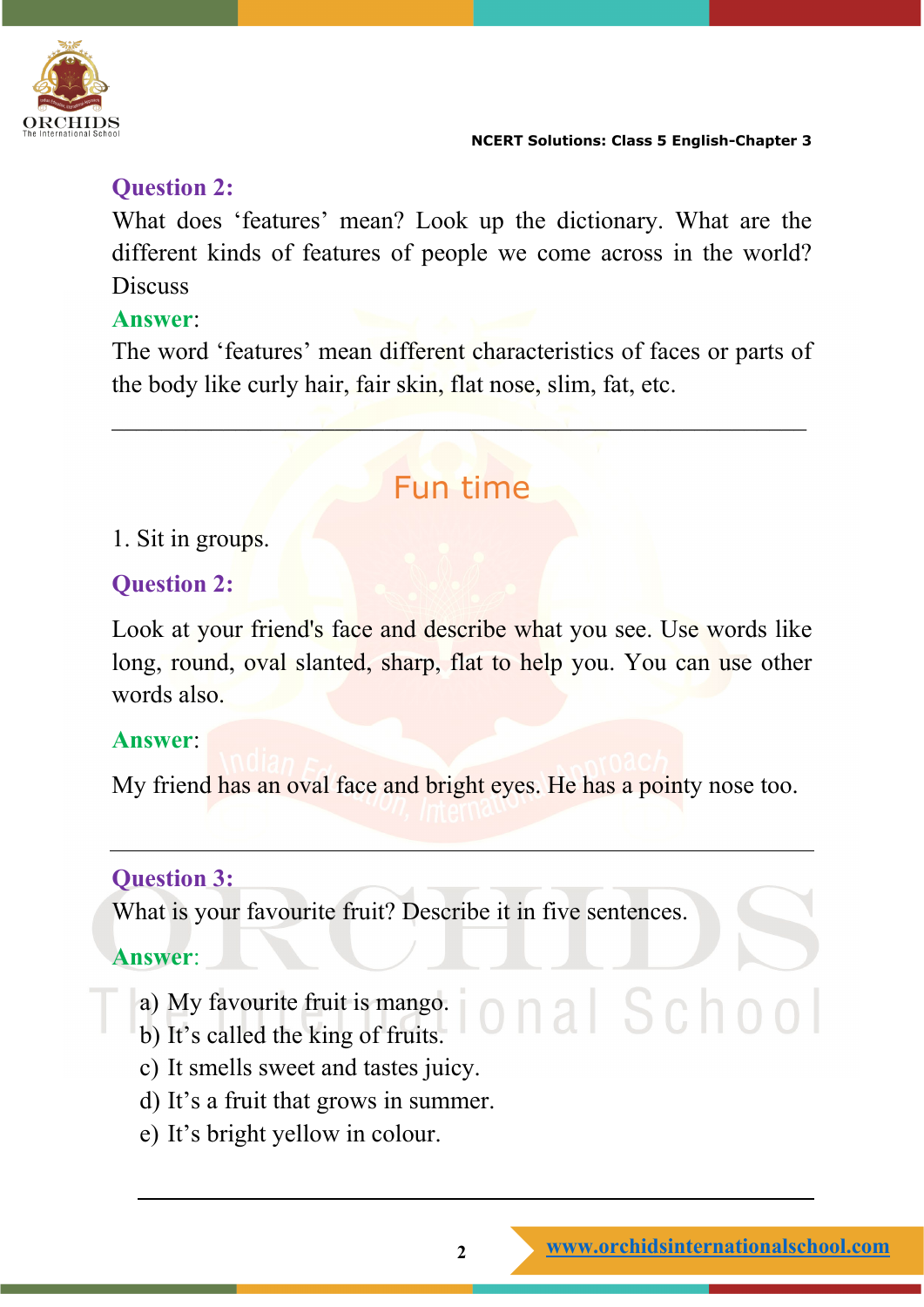

#### **Question 3 a:**

How does it smell? **Answer**: It smells very sweet.

**Question 3 b:** How does it look? **Answer**: It looks yellow.

# **Question 3 c:** How does it feel? **Answer**: It feels soft and pulpy

**Question 3 d:** When you bite it what sound it makes? **Answer**: While eating mongoes, it makes a 'slurp' sound.

**Question 3 e:** Question 3 e:<br>How does it taste? C  $\Gamma$  n a t i o n a | S c h o o | **Answer**: It tastes sweet and delicious.

 $\_$  , and the set of the set of the set of the set of the set of the set of the set of the set of the set of the set of the set of the set of the set of the set of the set of the set of the set of the set of the set of th

 $\mathcal{L}_\mathcal{L}$  , and the set of the set of the set of the set of the set of the set of the set of the set of the set of the set of the set of the set of the set of the set of the set of the set of the set of the set of th

 $\mathcal{L} = \{ \mathcal{L} \mid \mathcal{L} \in \mathcal{L} \}$  , which is the set of  $\mathcal{L} \left( \mathcal{L} \right)$ 

 $\mathcal{L}_\text{max}$  and  $\mathcal{L}_\text{max}$  and  $\mathcal{L}_\text{max}$  and  $\mathcal{L}_\text{max}$  and  $\mathcal{L}_\text{max}$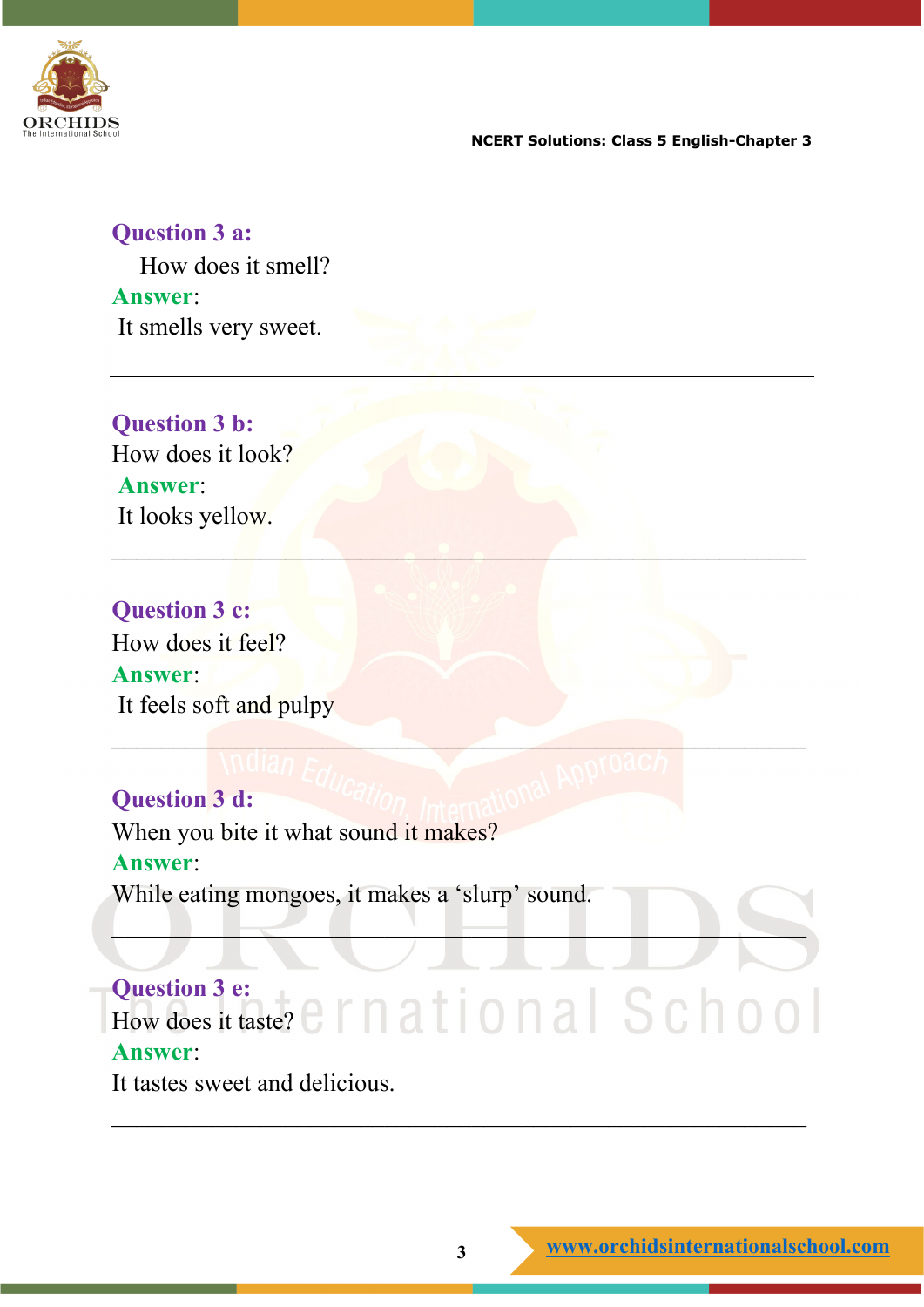

# Let's write

### **Question 1:**

Do you know a fish breathes from its gills? Write two sentences about other animals which can breathe underwater.

**Answer**: Turtle, Snakes, frogs are aquatic animals. They can breathe in water.

## **Question 2:**

Punctuate the following passage.

mother's father neelam said I have got a fire engine I've got a fire engine what's this what's this called mother somewhat confused by the noise I've got a fire engine mother come and see it.

#### **Answer**:

"Mother, father", Neelam said, "I have got a fire engine! I've got a fire engine!" "What's this? What's this?" called mother, somewhat confused by the noise. "I've got a fire engine, mother. Come and see it."

#### **Question 3:**

Using a red pencil, choose and circle the things whose smell you like. Now with a blue pencil circle the things whose smell you do not like. Make five sentences like this –

I like/do not like the smell of ............. because it reminds me of..........